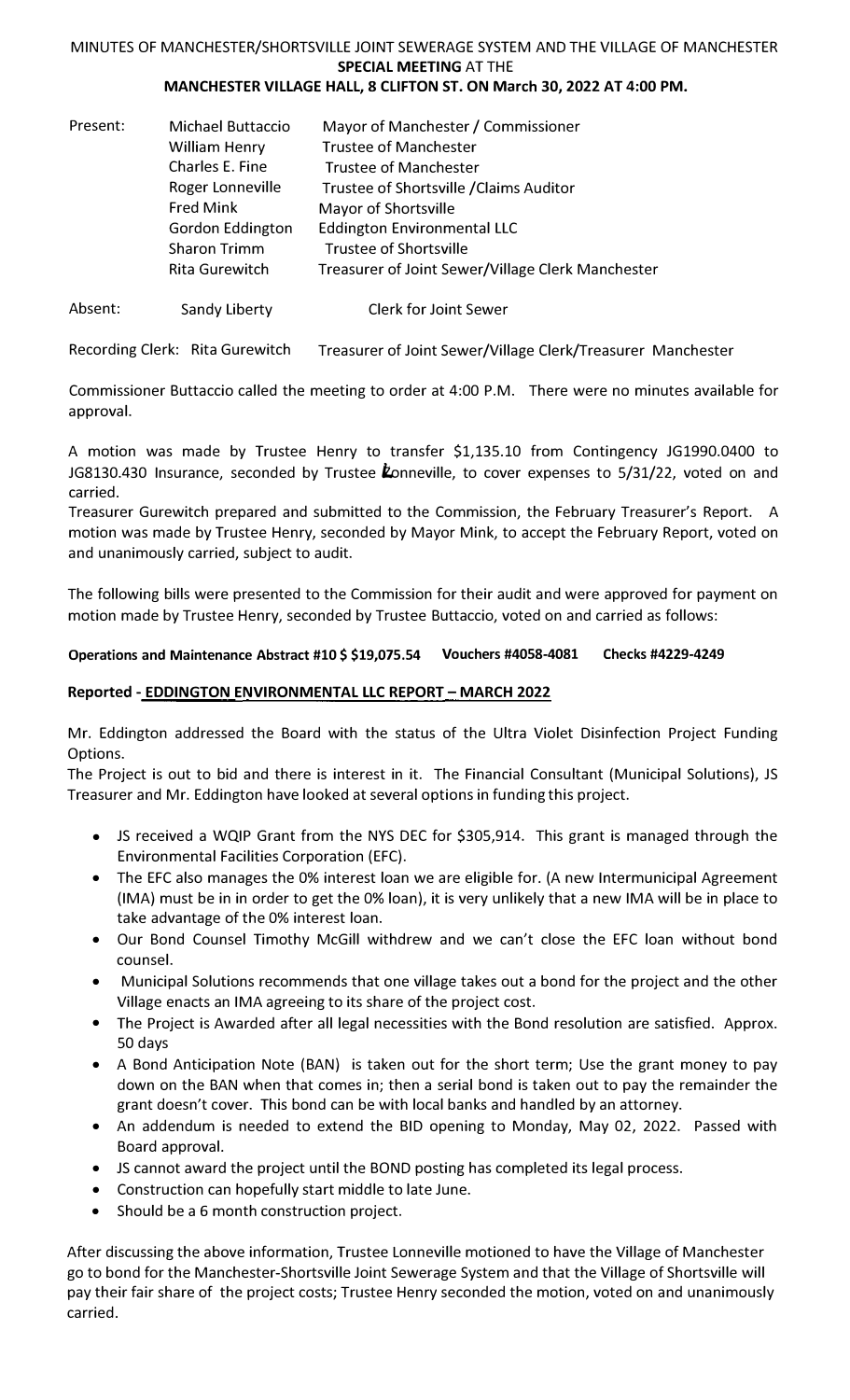#### SPECIAL MEETING OF THE VILLAGE BOARD OF MANCHESTER, NY ADOPTING BOND RESOLUTION

Trustee Charles E. Fine presented the following resolution and duly moved that it be adopted and was seconded by Trustee William F. Henry:

> BOND RESOLUTION DATED March 30, 2022 OF THE VILLAGE BOARD OF TRUSTEES OF THE VILLAGE OF MANCHESTER, NEW YORK, AUTHORIZING GENERAL OBLIGATION SERIAL BONDS TO FINANCE SEWER SYSTEM CAPITAL IMPROVEMENTS WITHIN THE VILLAGE, AUTHORIZING THE ISSUANCE OF BOND ANTICIPATION NOTES IN CONTEMPLATION THEREOF, THE EXPENDITURE OF SUMS FOR SUCH PURPOSE, AND DETERMINING OTHER MATTERS IN CONNECTION THEREWITH.

WHEREAS, the purpose hereinafter described consists of sewer system capital improvements heretofore duly authorized to be undertaken by the Village Board of Trustees pursuant to the Village Law and pursuant to an Inter-Municipal Agreement with the Village of Shortsville;

WHEREAS, on December 16, 2020 the Village Board of Trustees has heretofore duly determined that the purpose hereinafter described constitutes a "type II" action under the State Environmental Quality Review Act of the State of New York and the applicable regulations thereunder ("SEQRA") which will not result in any significant adverse environmental impacts and such purpose is not subject to any further environmental review under SEQRA; now therefore, be it

RESOLVED BY THE VILLAGE BOARD OF TRUSTEES OF THE VILLAGE OF MANCHESTER, NEW YORK (hereinafter referred to as the "Village"), by the favorable vote of not less than two-thirds of all of the members of such Board, as follows:

Section 1. The Village of Manchester shall undertake the construction of sewer system improvements at the Manchester-Shortsville Joint Sewage Treatment Plant, including, without limitation, construction and installation of an ultraviolet (UV) disinfection system, related site work, and other incidental improvements that may be required in connection therewith for such construction and Village use (hereinafter referred to as "purpose"), and general obligation serial bonds in an aggregate principal amount not to exceed \$550,000 and bond anticipation notes in anticipation thereof (and renewals thereof) of the Village are hereby authorized to be issued to finance said purpose, and said amount is hereby appropriated therefor.

Section 2. The estimated aggregate maximum cost of said purpose, including preliminary costs and costs incidental thereto and costs of the financing thereof, is estimated to be \$550,000. The plan for financing of said purpose is to provide all of such maximum cost by issuance of obligations as herein authorized.

Section 3. It is hereby determined and declared that (a) said purpose is one of the class of objects or purposes described in Subdivision 4 of Paragraph (a) of Section 11.00 of the Local Finance Law, and that the period of probable usefulness of said purpose is thirty (30) years, (b) the proposed maximum maturity of said bonds authorized by this resolution will be in excess of five years, (c) current funds required to be provided prior to the issuance of the bonds or notes herein authorized, pursuant to Section 107.00 of the Local Finance Law, to the extent applicable, if any, will be provided, (d) the notes herein authorized are not issued in anticipation of bonds for an assessable improvement, and (e) there are presently no outstanding bond anticipation notes issued in anticipation of the sale of said bonds.

Section 4. The bonds and notes authorized by this resolution shall contain the recital of validity prescribed in Section 52.00 of the Local Finance Law and such bonds and notes shall be general obligations of the Village and all the taxable real property in the Village is subject to the levy of *ad valorem* taxes to pay the principal thereof, and interest thereon, without limitation as to rate or amount, subject to statutory limitations, if any.

Section 5. It is hereby determined and declared that the Village reasonably expects to reimburse the general fund, or such other fund as may be utilized, not to exceed the maximum amount authorized herein, from the proceeds of the obligations authorized hereby for expenditures, if any, from such fund that may be made for the purpose prior to the date of the issuance of such obligations. This is a declaration of official intent under Treasury Regulation §1.150-2.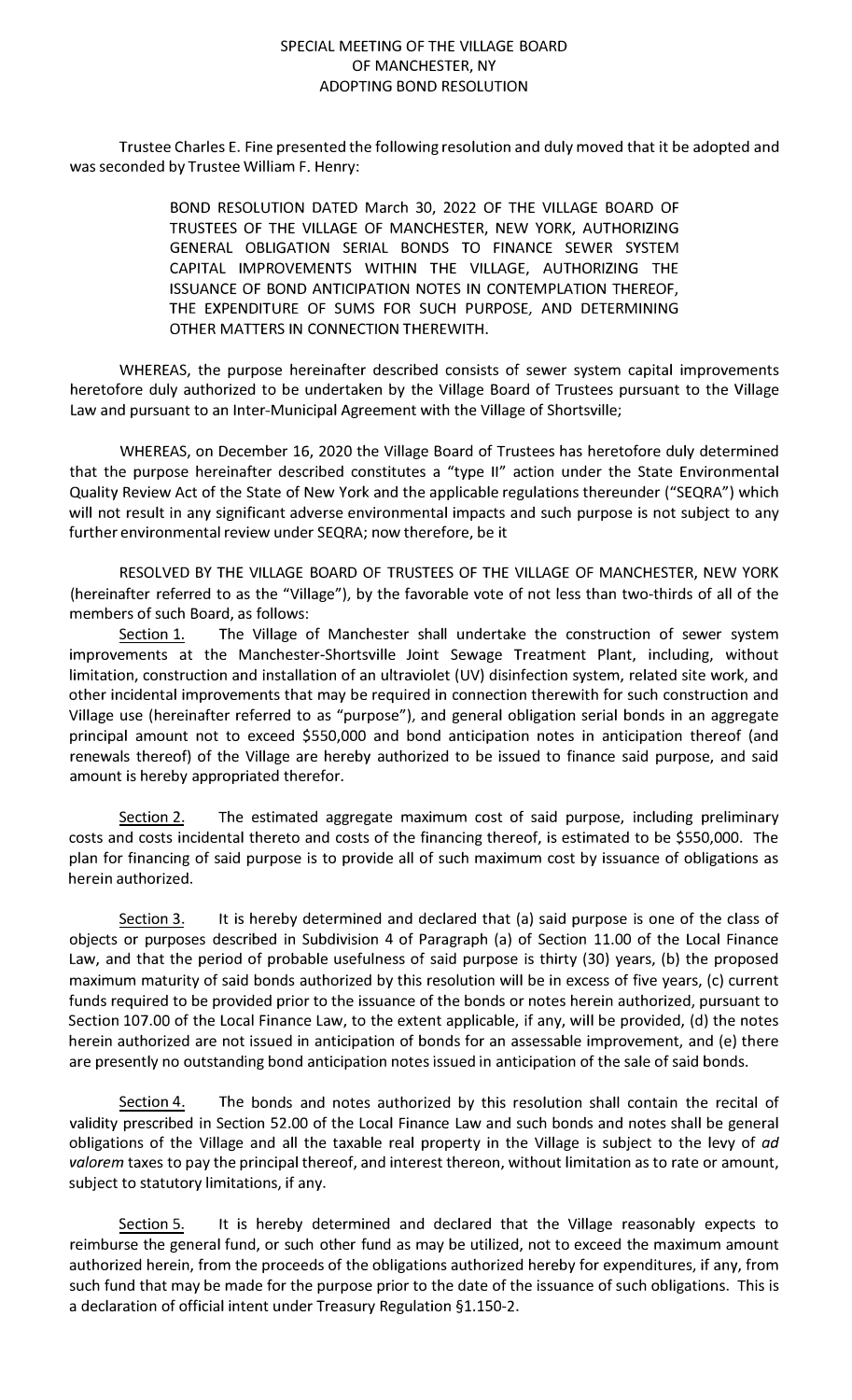Section 6. The power to further authorize the sale, issuance and delivery of said bonds and notes and to prescribe the terms, form and contents of said bonds and notes, including, without limitation, the power to contract and issue indebtedness pursuant to §169.00 of the Local Finance Law, if applicable, the consolidation with other issues, the determination to issue bonds with substantially level or declining annual debt service, whether to authorize the receipt of bids in an electronic format, all contracts for, and determinations with respect to, credit or liquidity enhancements, if any, and to sell and deliver said bonds and notes, subject to the provisions of this resolution and the provisions of the Local Finance Law, is hereby delegated to the Village Treasurer, the Village's chief fiscal officer. The Village Treasurer and the Village Clerk or Deputy Clerk are hereby authorized to sign by manual or facsimile signature and attest any bonds and notes issued pursuant to this resolution, and are hereby authorized to affix to such bonds and notes the corporate seal of the Village of Manchester.

Section 7. The faith and credit of the Village of Manchester, New York, are hereby irrevocably pledged for the payment of the principal of and interest on such bonds and notes as the same respectively become due and payable. An annual appropriation shall be made in each year sufficient to pay the principal of and interest on such obligations becoming due and payable in such year.

Section 8. After compliance with Section 9 hereof, this resolution shall be published in full by the Village Clerk of the Village of Manchester together with a notice in substantially the form prescribed by Section 81.00 of said Local Finance Law, and such publication shall be in each official newspaper of the Village, in the manner prescribed by law. The validity of said bonds and bond anticipation notes issued in anticipation of the sale of said serial bonds, may be contested only if such obligations are authorized for an object or purpose for which said Village is not authorized to expend money, or the provisions of law which should be complied with, at the date of publication of this resolution are not substantially complied with, and an action, suit or proceeding contesting such validity is commenced within twenty (20) days after the date of such publication; or if said obligations are authorized in violation of the provisions of the Constitution.

Section 9. This resolution is subject to a permissive referendum of the qualified electors of the Village of Manchester, pursuant to Section 36.00 of the Local Finance Law.

The motion having been duly seconded, it was adopted and the following votes were cast:

| AYES                               | <b>NAYS</b> |
|------------------------------------|-------------|
| Michael Buttaccio<br>William Henry | none        |
| CharlesFine                        |             |

#### **Approved - MANCHESTER-SHORTSVILLE JOINT SEWERAGE SYSTEM BUDGET**

The following resolution was offered by Mayor Mink, seconded by Trustee Henry and carried to wit:

**WHEREAS,** the budget for the 2022-2023 fiscal year has been prepared by the Manchester-Shortsville Joint Sewerage Commission; and

**WHEREAS,** no interested taxpayer of either the Village of Manchester or the Village of Shortsville voiced any objection to the budget offered;

**NOW, THEREFORE, BE IT RESOLVED,** that the budget be adopted as follows:

| Appropriations and other Budgetary Provisions | \$545,400. |
|-----------------------------------------------|------------|
| <b>Less Estimated Revenue</b>                 | \$409,904. |
| <b>Appropriated Cash Surplus</b>              | \$135,496. |
| Reserve                                       | \$20,000   |

Included in the Budget are the following salaries and wages for the fiscal year 6/1/2022 - 5/31/2023:

Commissioner - From \$140.00 per month to \$160.00 per month Trustee(s)- From \$120.00 per month to \$140.00 per month Wastewater Operator - Ralph Naffziger - \$26.62 per hour to \$27.42 per hour Wastewater Operator Trainee - Vacant Treasurer - \$12.99 per hour; Clerk - \$12.99 per hour; Payroll Clerk - \$12.99 per hour- No change

The above resolution was put to roll call vote, which resulted as follows: